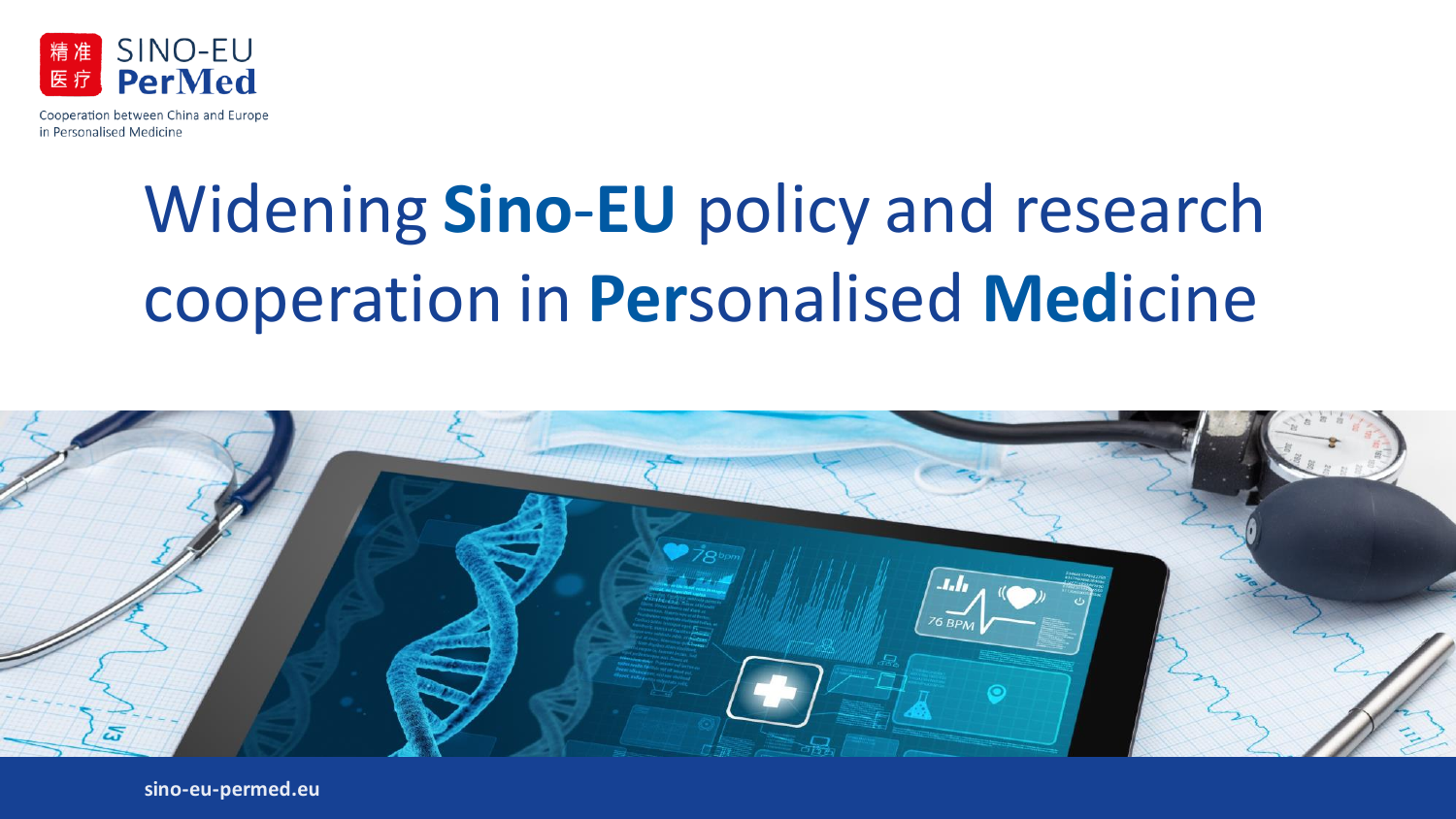



- ICPerMed 'Family' supports the research and implementation of PM in EU and beyond
- CSAs focusing on Latin America and Caribbean, Africa and China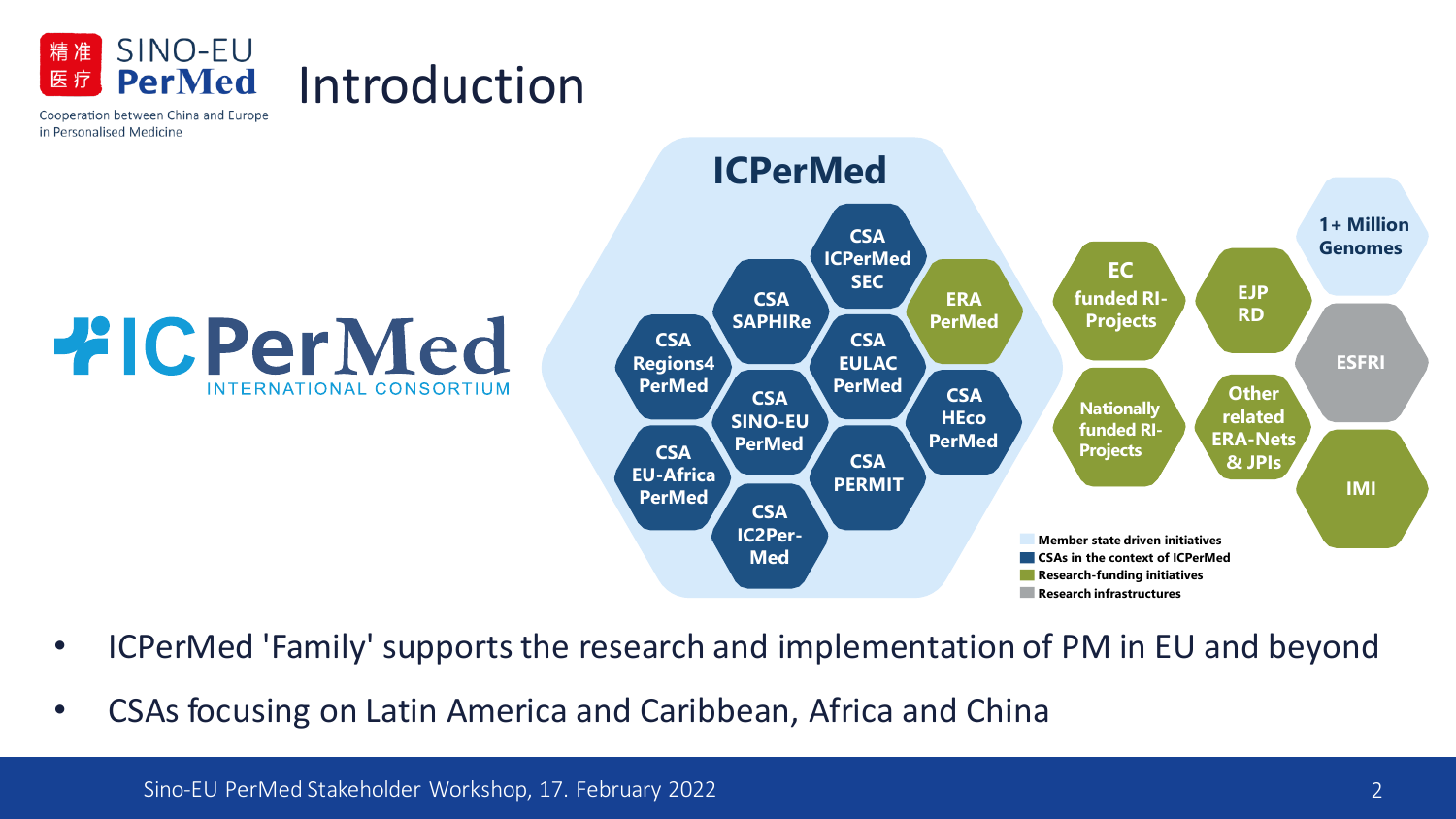

- **Widening Sino**‐**EU** policy and research cooperation in **Per**sonalised **Med**icine
- **Understanding** the landscape and identification of chances, barriers and needs
- **Raising** awareness on PM and building a network between China and Europe
- **Linking** Chinese stakeholders with ICPerMed and ICPerMed challenge groups, workshops, conferences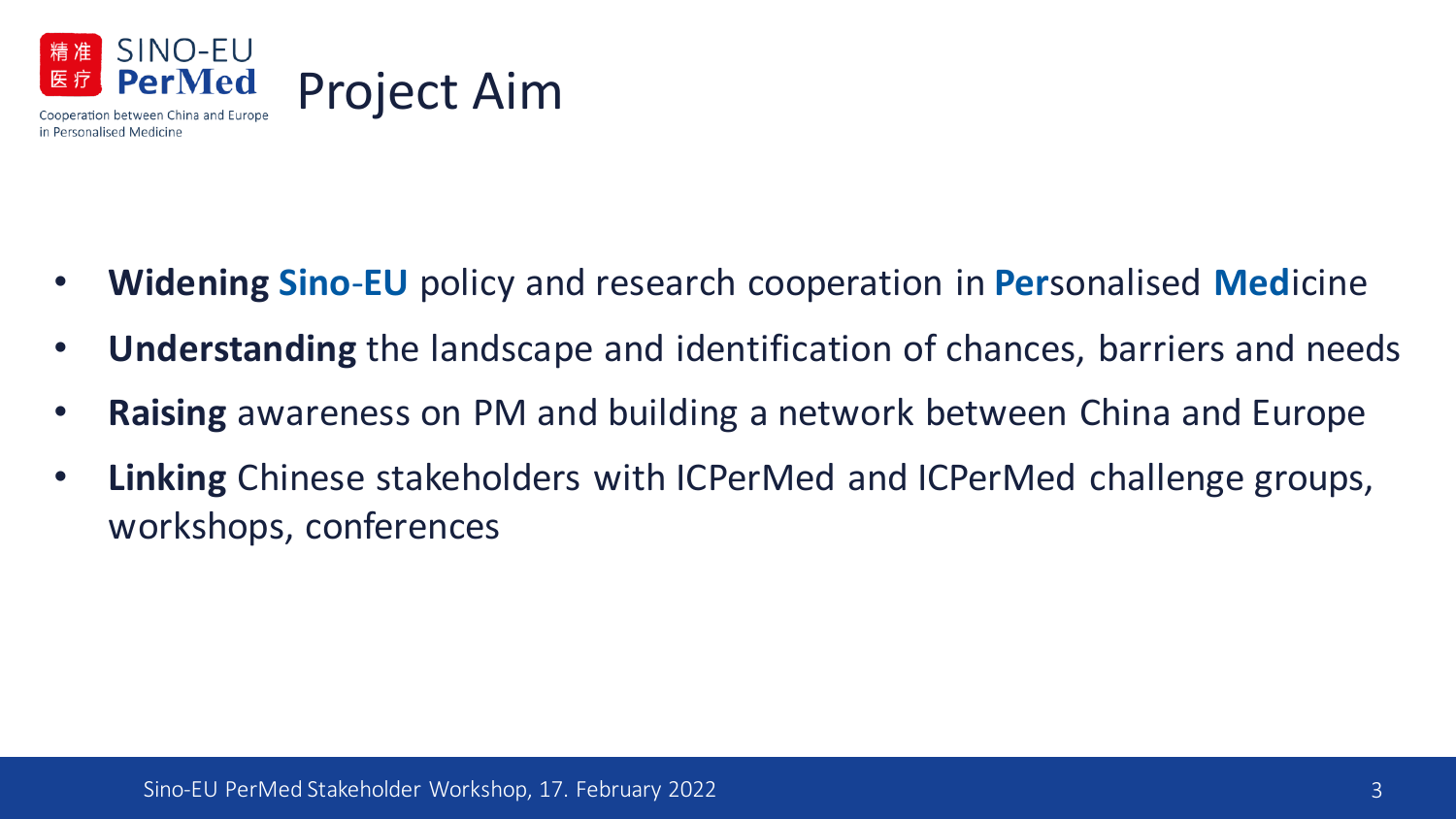





Coordinator





Guangzhou Institutes of Biomedicine and Health,<br>Chinese Academy of Sciences



**Members of ICPerMed**

**Long experience in international multilateral cooperation**

**Experience in Personalised Medicine**

Sino-EU PerMed Stakeholder Workshop, 17. February 2022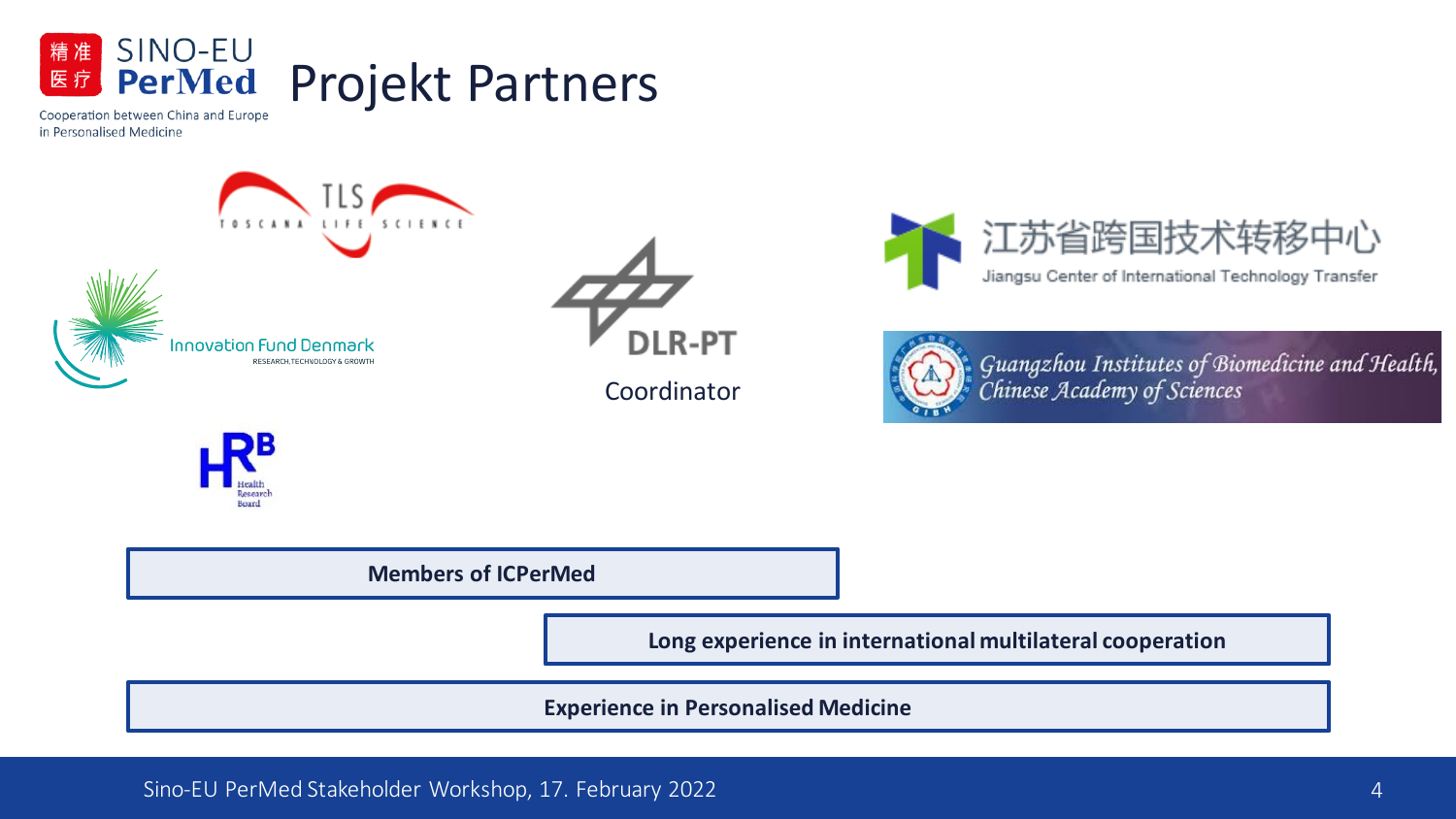



### **The Project's Senses The Project's Heart The Project's Brain**

### Science and technological Mapping of EU-China Cooperation in PerMed

- S&T Mapping and Database
- SWOT Analyses
- Policy Paper on Barriers and Needs

Science & Policy Dialogue between China and Europe / ICPerMed

- Exchange of ICPerMed Stakeholders and Chinese experts
- Participation of Chinese experts in ICPerMed events

### **1**<br>**The Duploate But The map 3**

scientific papers, Paving the Science &Technology relations (with the second functions) way to Europe – China collaboration in PerMed

- S&T and ELSA task forces
- S&T Workshops
- ELSA Workshops
- Policy Paper on ELSA

Major Activities

 $t$  throughout the projection  $\mathcal{L}$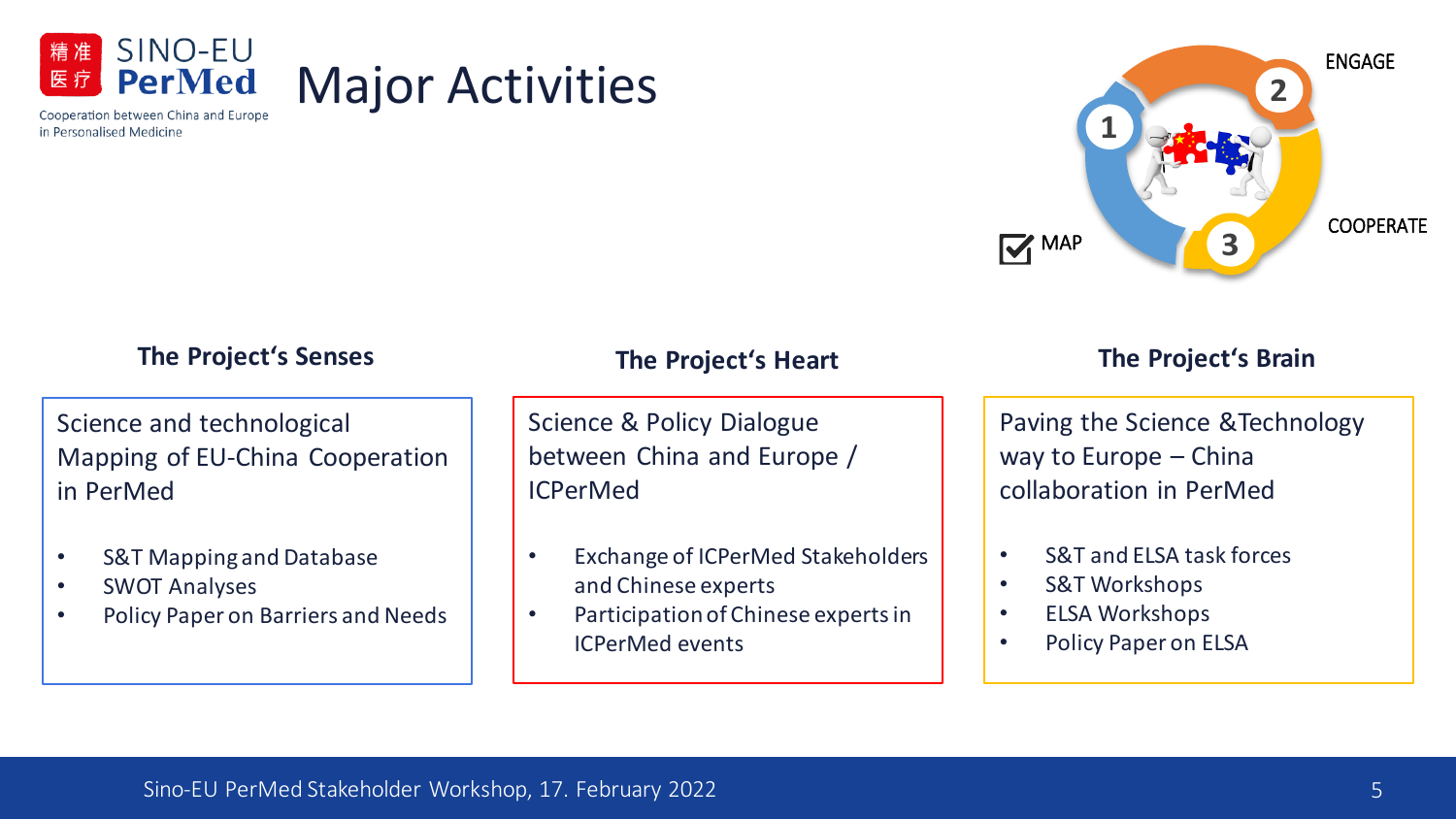

The main objectives of this workshop are to:

- **Illustrate the Personalised Medicine Landscape** in China and Europe
- **Present the chances** of the collaboration between China and Europe
- **Identify the main barriers** to the collaboration between China and Europe
- **Devise strategies to overcome those barriers** and **enhance** the cooperation
- **Develop recommendations** for policy makers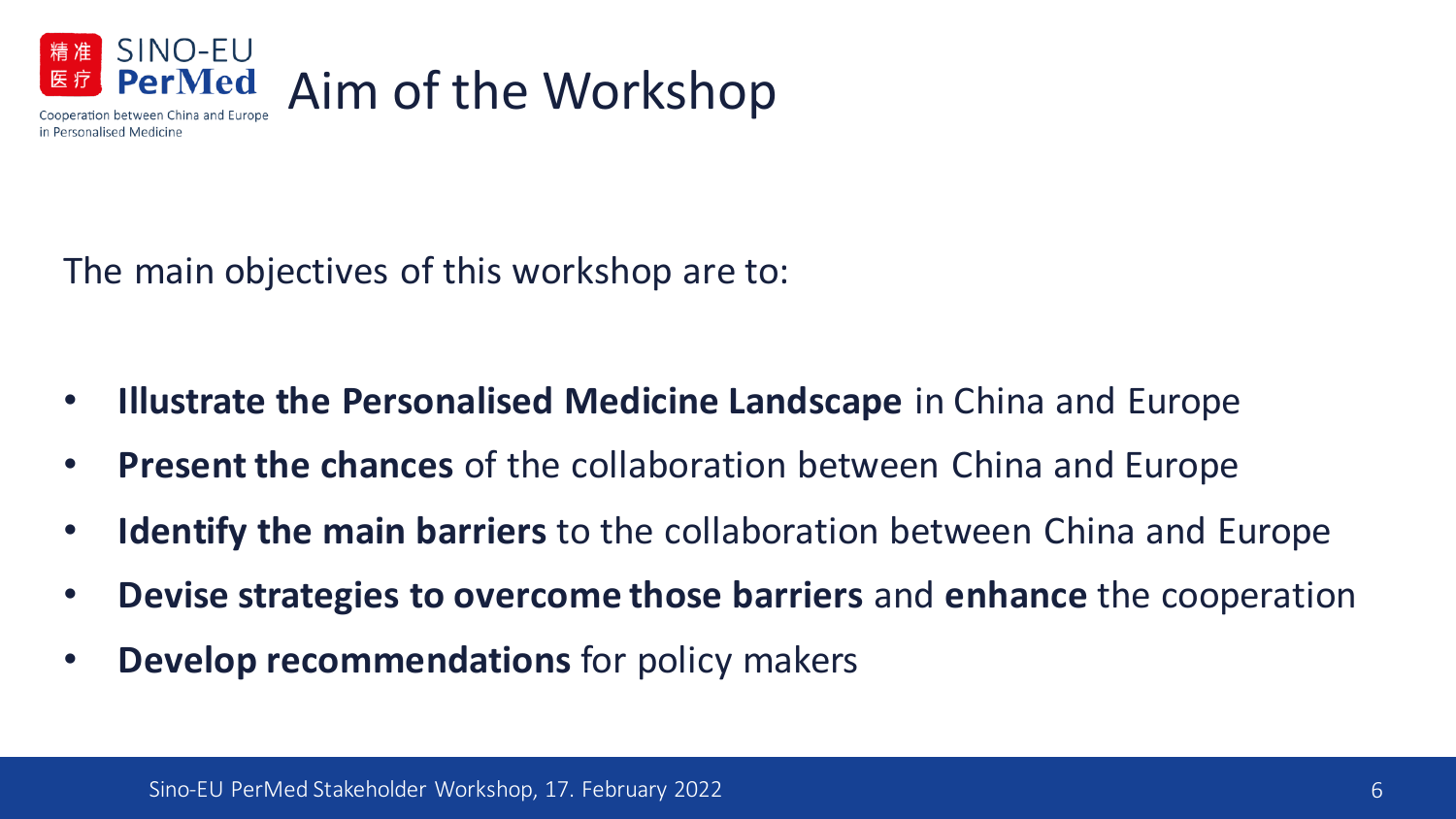

### **SESSION 1**

| <b>Dr. Ejner Moltzen</b><br>Prof. Yang Ye<br>Mr. Gianni D'Errico | <b>Innovation Fund Denmark - ICPerMed Chair</b><br>Shanghai Institute of Materia Medica, CAS<br><b>Toscana Life Sciences</b> |
|------------------------------------------------------------------|------------------------------------------------------------------------------------------------------------------------------|
| <b>SESSION 2</b>                                                 |                                                                                                                              |
| <b>Prof. Gary Deng</b><br><b>Prof. Gianni Amunni</b>             | <b>Memorial Sloan Kettering Cancer Center</b><br>Institute for the Study and Prevention of Cancer                            |
| <b>SESSION 3</b>                                                 |                                                                                                                              |
| <b>Dr. Thomas Pattloch</b><br><b>Dr. Annie Xue</b>               | <b>Taylor Wessing</b><br><b>GEN Law Firm</b>                                                                                 |
| <b>VIRTUAL IN SITU-VISIT</b>                                     |                                                                                                                              |
| Dr. Elio Rossi                                                   | Centro Fior di Prugna – Outpatient clinic for traditional Chinese medicine,<br>acupuncture and homeopathy                    |